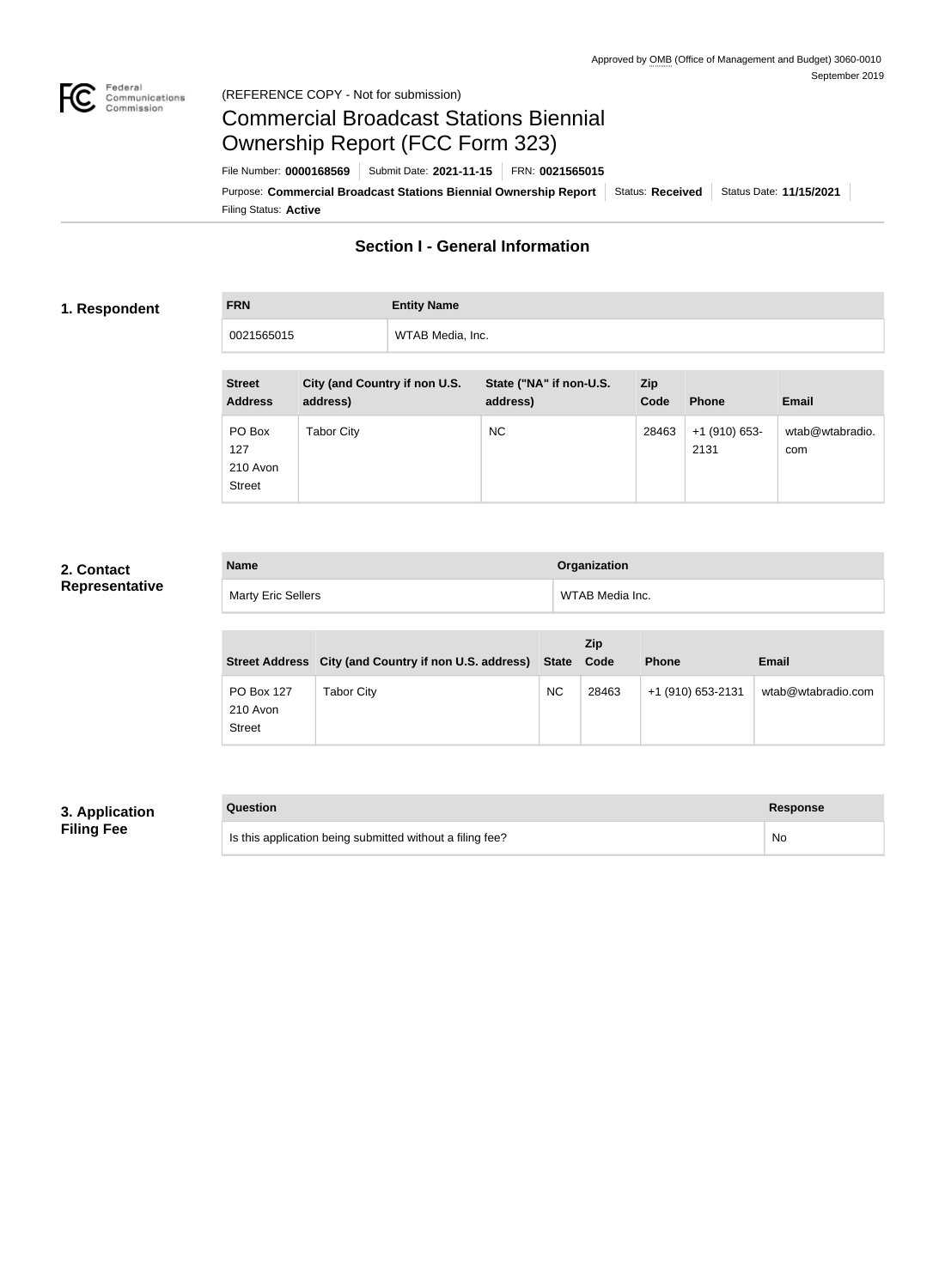| <b>Fees</b> | <b>Application Type</b> | <b>Form Number</b> | <b>Fee Code</b> | Quantity | <b>Fee Amount</b> | <b>Subtotal</b> |
|-------------|-------------------------|--------------------|-----------------|----------|-------------------|-----------------|
|             | Biennial                | Form 323           | <b>MAR</b>      |          | 85                | \$85.00         |
|             |                         |                    |                 |          | Total             | \$85.00         |

# **4. Nature of Respondent**

| (a) Provide the following information about the Respondent: |                        |  |  |
|-------------------------------------------------------------|------------------------|--|--|
| <b>Relationship to stations/permits</b>                     | Licensee               |  |  |
| <b>Nature of Respondent</b>                                 | For-profit corporation |  |  |

**(b) Provide the following information about this report:**

| <b>Purpose</b> | Biennial                                                                                                                                                                               |
|----------------|----------------------------------------------------------------------------------------------------------------------------------------------------------------------------------------|
| "As of" date   | 10/01/2021                                                                                                                                                                             |
|                | When filing a biennial ownership report or validating<br>and resubmitting a prior biennial ownership report, this<br>date must be Oct. 1 of the year in which this report is<br>filed. |

# **5. Licensee(s) and Station(s)**

### **Respondent is filing this report to cover the following Licensee(s) and station(s):**

| <b>Licensee/Permittee Name</b>        | <b>FRN</b>                              |              |               |                             |  |  |
|---------------------------------------|-----------------------------------------|--------------|---------------|-----------------------------|--|--|
| WTAB Media, Inc.                      |                                         |              | 0021565015    |                             |  |  |
|                                       |                                         |              |               |                             |  |  |
| $P_{\text{max}}$ and $P_{\text{max}}$ | $\mathbf{A}$ . If $\mathbf{A}$ is a set | $\mathbf{A}$ | $\sim$ $\sim$ | $\sim$ $\sim$ $\sim$ $\sim$ |  |  |

| Fac. ID No. | <b>Call Sign</b> | City              | <b>State</b> | <b>Service</b> |
|-------------|------------------|-------------------|--------------|----------------|
| 24937       | <b>WTAB</b>      | <b>TABOR CITY</b> | <b>NC</b>    | AM             |

# **Section II – Biennial Ownership Information**

## **1. 47 C.F.R. Section 73.3613 and Other Documents**

Licensee Respondents that hold authorizations for one or more full power television, AM, and/or FM stations should list all contracts and other instruments set forth in 47 C.F.R. Section 73.3613(a) through (c) for the facility or facilities listed on this report. In addition, attributable Local Marketing Agreements (LMAs) and attributable Joint Sales Agreements (JSAs) must be disclosed by the licensee of the brokering station on its ownership report. If the agreement is an attributable LMA, an attributable JSA, or a network affiliation agreement, check the appropriate box. Otherwise, select "Other." Non-Licensee Respondents, as well as Licensee Respondents that only hold authorizations for Class A television and/or low power television stations, should select "Not Applicable" in response to this question.

| Document Information                            |                                                           |  |  |  |  |
|-------------------------------------------------|-----------------------------------------------------------|--|--|--|--|
| Description of contract or instrument           | Articles of Incorporation                                 |  |  |  |  |
| Parties to contract or instrument               | State of North Carolina                                   |  |  |  |  |
| Date of execution                               | 01/2012                                                   |  |  |  |  |
| Date of expiration                              | No expiration date                                        |  |  |  |  |
| <b>Agreement type</b><br>(check all that apply) | Other<br><b>Agreement Type: Articles of Incorporation</b> |  |  |  |  |

**Document Information**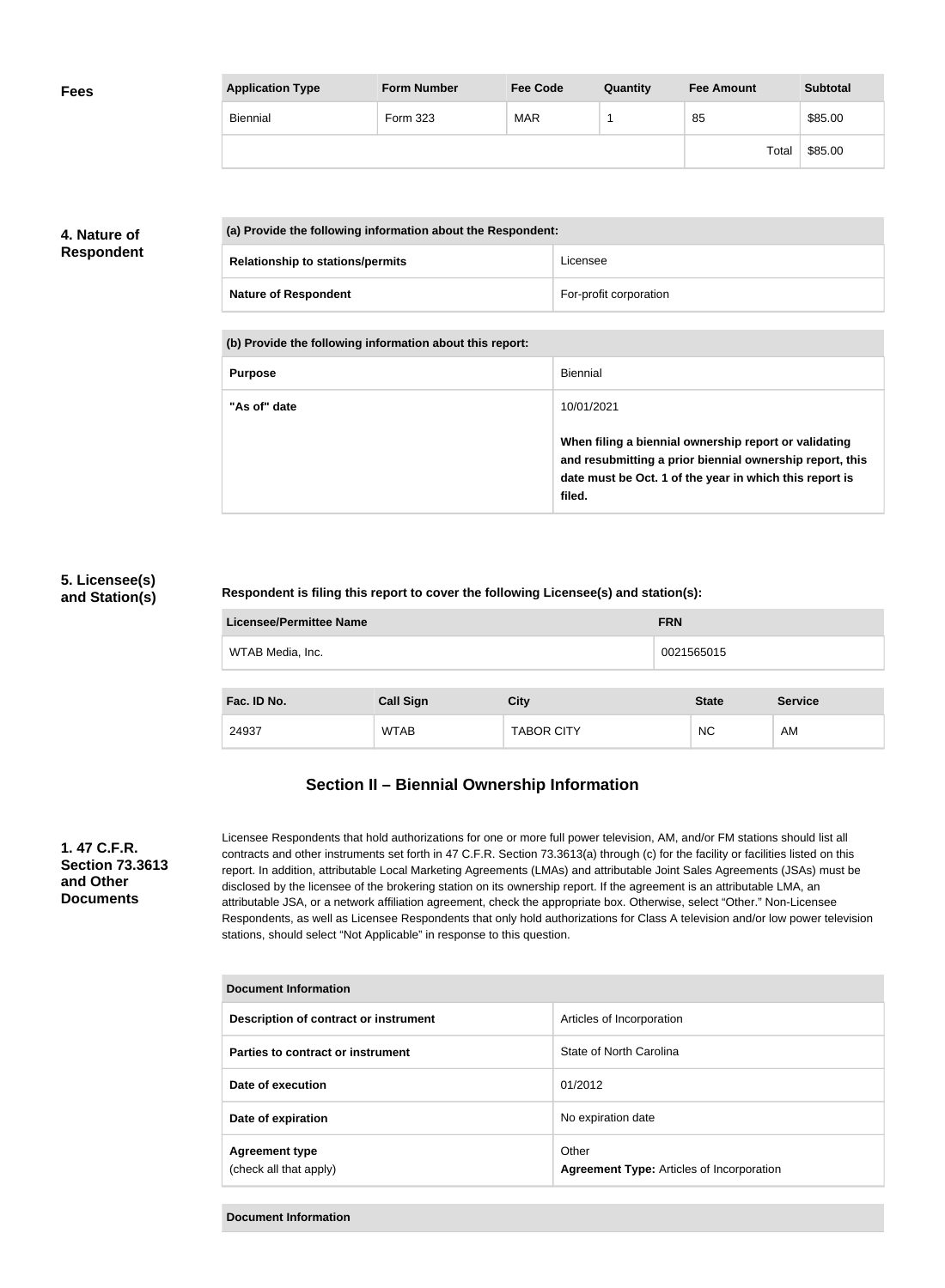| Description of contract or instrument           | <b>Bylaws</b>                          |
|-------------------------------------------------|----------------------------------------|
| Parties to contract or instrument               | State of North Carolina                |
| Date of execution                               | 02/2012                                |
| Date of expiration                              | No expiration date                     |
| <b>Agreement type</b><br>(check all that apply) | Other<br><b>Agreement Type: Bylaws</b> |

# **2. Ownership Interests**

**(a)** Ownership Interests. This Question requires Respondents to enter detailed information about ownership interests by generating a series of subforms. Answer each question on each subform. The first subform listing should be for the Respondent itself. If the Respondent is not a natural person, also list each of the officers, directors, stockholders, non-insulated partners, non-insulated members, and any other persons or entities with a direct attributable interest in the Respondent pursuant to the standards set forth in 47 C.F.R. Section 73.3555. (A "direct" interest is one that is not held through any intervening companies or entities.) List each interest holder with a direct attributable interest in the Respondent separately.

Leave the percentage of total assets (Equity Debt Plus) field blank for an interest holder unless that interest holder has an attributable interest in the Respondent solely on the basis of the Commission's Equity Debt Plus attribution standard, 47 C.F.R. Section 73.3555, Note 2(i).

In the case of vertical or indirect ownership structures, list only those interests in the Respondent that also represent an attributable interest in the Licensee(s) for which the report is being submitted.

Entities that are part of an organizational structure that includes holding companies or other forms of indirect ownership must file separate ownership reports. In such a structure do not report, or file a separate report for, any interest holder that does not have an attributable interest in the Licensee(s) for which the report is being submitted.

Please see the Instructions for further detail concerning interests that must be reported in response to this question.

The Respondent must provide an FCC Registration Number for each interest holder reported in response to this question. Please see the Instructions for detailed information and guidance concerning this requirement.

| <b>UWIIGI SHIP IHIUHIIGUUH</b>                                                                             |                                     |                      |                                   |  |  |
|------------------------------------------------------------------------------------------------------------|-------------------------------------|----------------------|-----------------------------------|--|--|
| <b>FRN</b>                                                                                                 | 0021565015                          |                      |                                   |  |  |
| <b>Entity Name</b>                                                                                         | WTAB Media, Inc.                    |                      |                                   |  |  |
| <b>Address</b>                                                                                             | PO Box                              | 127                  |                                   |  |  |
|                                                                                                            | <b>Street 1</b>                     | 210 Avon Street      |                                   |  |  |
|                                                                                                            | <b>Street 2</b>                     |                      |                                   |  |  |
|                                                                                                            | <b>City</b>                         | <b>Tabor City</b>    |                                   |  |  |
|                                                                                                            | State ("NA" if non-U.S.<br>address) | <b>NC</b>            |                                   |  |  |
|                                                                                                            | <b>Zip/Postal Code</b>              | 28463                |                                   |  |  |
|                                                                                                            | Country (if non-U.S.<br>address)    | <b>United States</b> |                                   |  |  |
| <b>Listing Type</b>                                                                                        | Respondent                          |                      |                                   |  |  |
| <b>Positional Interests</b><br>(check all that apply)                                                      | Respondent                          |                      |                                   |  |  |
| Interest holder is not a Tribal nation or Tribal entity<br><b>Tribal Nation or Tribal</b><br><b>Entity</b> |                                     |                      |                                   |  |  |
| <b>Interest Percentages</b><br>(enter percentage values                                                    | Voting                              | 0.0%                 | <b>Jointly Held?</b><br><b>No</b> |  |  |
| from 0.0 to 100.0)                                                                                         | <b>Equity</b>                       | 0.0%                 |                                   |  |  |
|                                                                                                            |                                     |                      |                                   |  |  |

**Ownership Information**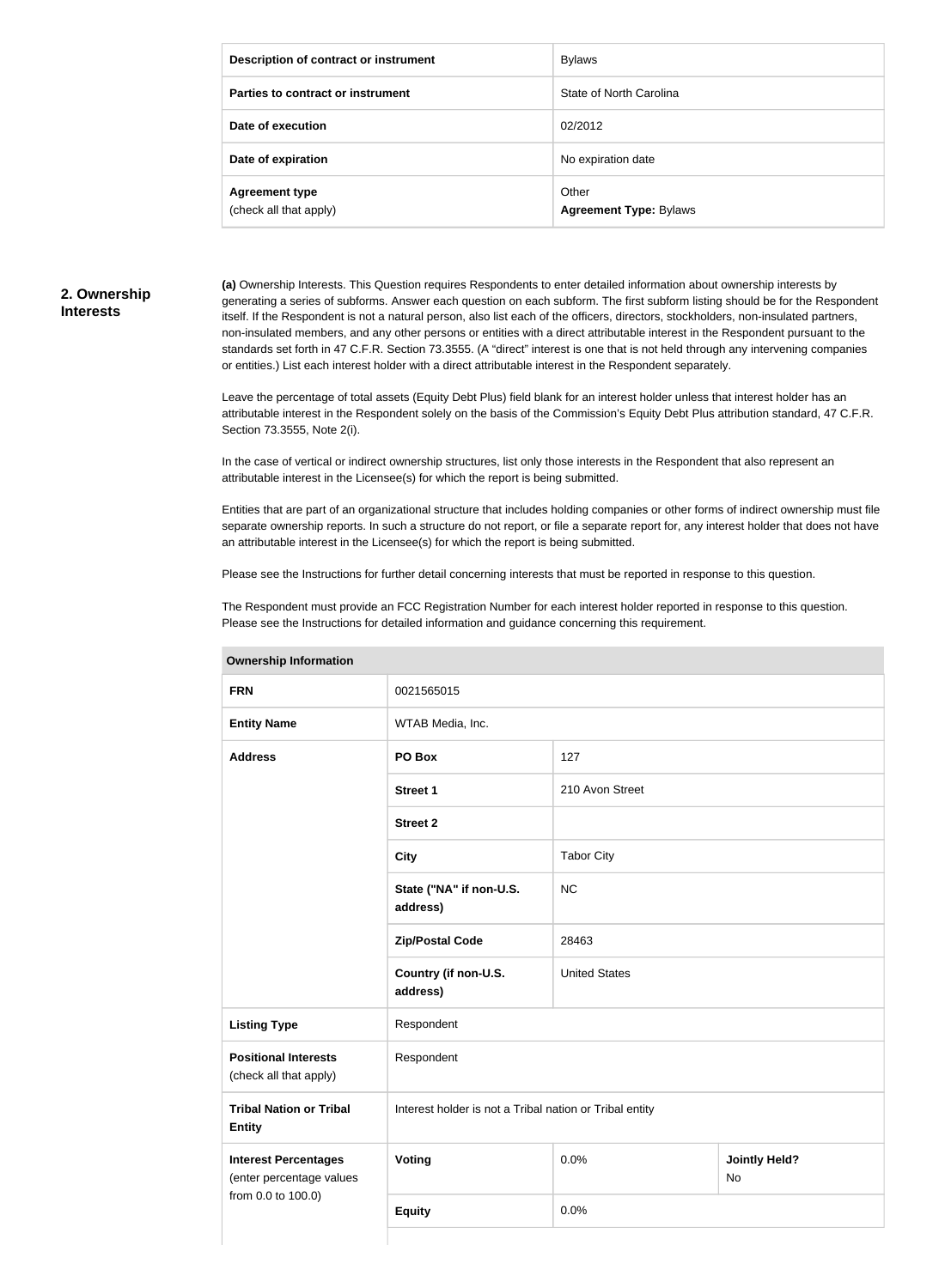|                                                                                                   | <b>Total assets (Equity Debt</b><br>Plus) | $0.0\%$ |  |
|---------------------------------------------------------------------------------------------------|-------------------------------------------|---------|--|
| Does interest holder have an attributable interest in one or more broadcast stations<br><b>No</b> |                                           |         |  |

**that do not appear on this report?**

**NC** 

| <b>Ownership Information</b>                                                                                                     |                                           |                        |                            |
|----------------------------------------------------------------------------------------------------------------------------------|-------------------------------------------|------------------------|----------------------------|
| <b>FRN</b>                                                                                                                       | 0021933064                                |                        |                            |
| <b>Name</b>                                                                                                                      | Julie L. Sellers                          |                        |                            |
| <b>Address</b>                                                                                                                   | PO Box                                    | 127                    |                            |
|                                                                                                                                  | <b>Street 1</b>                           | 210 Avon Street        |                            |
|                                                                                                                                  | <b>Street 2</b>                           |                        |                            |
|                                                                                                                                  | <b>City</b>                               | <b>Tabor City</b>      |                            |
|                                                                                                                                  | State ("NA" if non-U.S.<br>address)       | <b>NC</b>              |                            |
|                                                                                                                                  | <b>Zip/Postal Code</b>                    | 28463                  |                            |
|                                                                                                                                  | Country (if non-U.S.<br>address)          | <b>United States</b>   |                            |
| <b>Listing Type</b>                                                                                                              | Other Interest Holder                     |                        |                            |
| <b>Positional Interests</b><br>(check all that apply)                                                                            | Officer                                   |                        |                            |
| Citizenship, Gender,                                                                                                             | <b>Citizenship</b>                        | <b>US</b>              |                            |
| <b>Ethnicity, and Race</b><br><b>Information (Natural</b>                                                                        | Gender                                    | Female                 |                            |
| Persons Only)                                                                                                                    | <b>Ethnicity</b>                          | Not Hispanic or Latino |                            |
|                                                                                                                                  | Race                                      | White                  |                            |
| <b>Interest Percentages</b><br>(enter percentage values<br>from 0.0 to 100.0)                                                    | <b>Voting</b>                             | 0.0%                   | <b>Jointly Held?</b><br>No |
|                                                                                                                                  | <b>Equity</b>                             | 0.0%                   |                            |
|                                                                                                                                  | <b>Total assets (Equity Debt</b><br>Plus) | 0.0%                   |                            |
| Does interest holder have an attributable interest in one or more broadcast stations<br>No<br>that do not appear on this report? |                                           |                        |                            |

**Ownership Information**

| <b>FRN</b>     | 0021933031                          |                   |
|----------------|-------------------------------------|-------------------|
| <b>Name</b>    | Marty E. Sellers                    |                   |
| <b>Address</b> | PO Box                              | 127               |
|                | <b>Street 1</b>                     | 210 Avon Street   |
|                | <b>Street 2</b>                     |                   |
|                | City                                | <b>Tabor City</b> |
|                | State ("NA" if non-U.S.<br>address) | <b>NC</b>         |
|                |                                     |                   |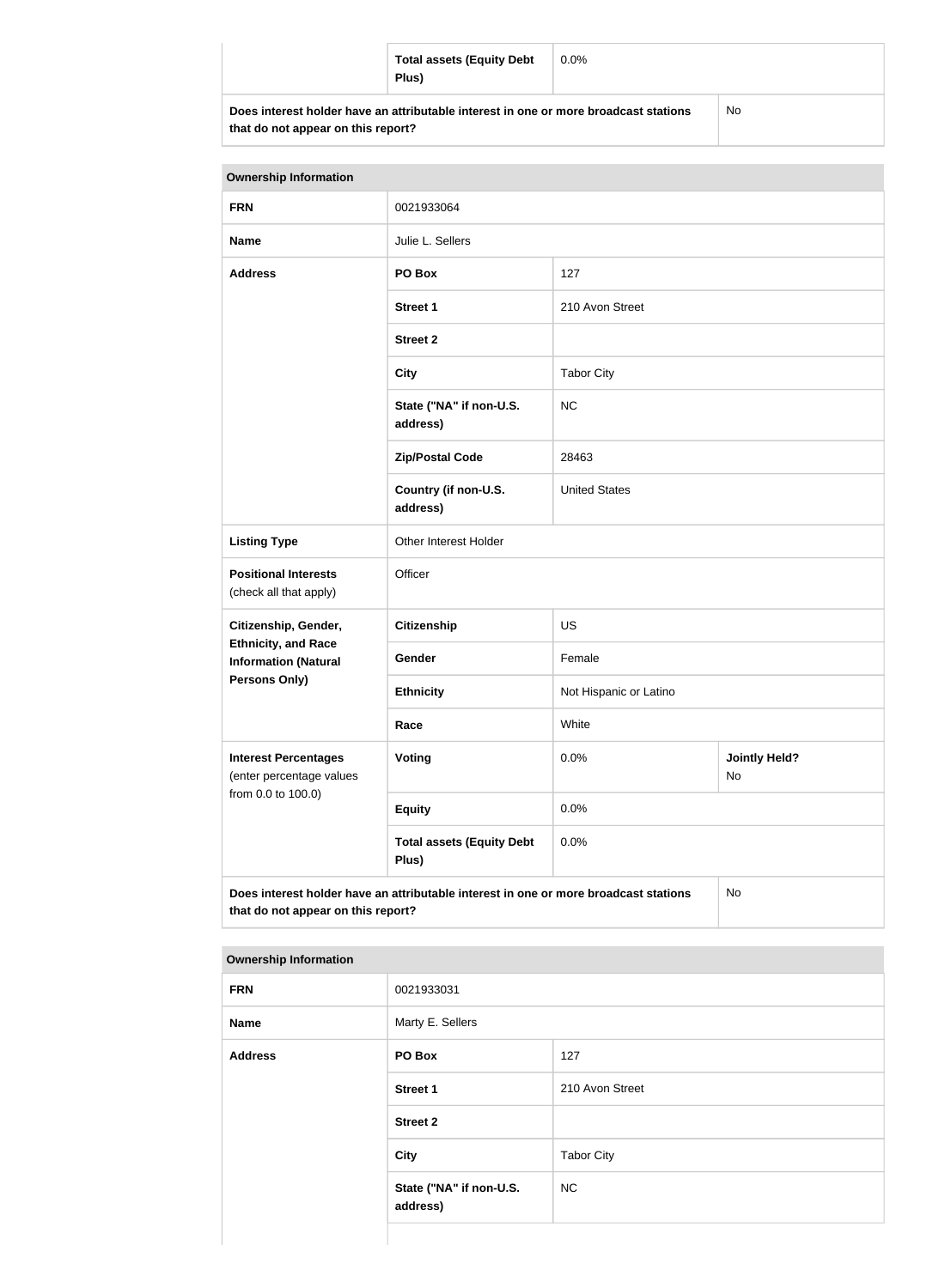|                                                                                                                                                     | <b>Zip/Postal Code</b>                    | 28463                  |                                   |
|-----------------------------------------------------------------------------------------------------------------------------------------------------|-------------------------------------------|------------------------|-----------------------------------|
|                                                                                                                                                     | Country (if non-U.S.<br>address)          | <b>United States</b>   |                                   |
| <b>Listing Type</b>                                                                                                                                 | Other Interest Holder                     |                        |                                   |
| <b>Positional Interests</b><br>(check all that apply)                                                                                               | Officer, Stockholder                      |                        |                                   |
| Citizenship, Gender,<br><b>Ethnicity, and Race</b><br><b>Information (Natural</b><br><b>Persons Only)</b>                                           | <b>Citizenship</b>                        | US                     |                                   |
|                                                                                                                                                     | Gender                                    | Male                   |                                   |
|                                                                                                                                                     | <b>Ethnicity</b>                          | Not Hispanic or Latino |                                   |
|                                                                                                                                                     | Race                                      | White                  |                                   |
| <b>Interest Percentages</b><br>(enter percentage values                                                                                             | Voting                                    | 100.0%                 | <b>Jointly Held?</b><br><b>No</b> |
| from 0.0 to 100.0)                                                                                                                                  | <b>Equity</b>                             | 100.0%                 |                                   |
|                                                                                                                                                     | <b>Total assets (Equity Debt</b><br>Plus) | 100.0%                 |                                   |
| Does interest holder have an attributable interest in one or more broadcast stations<br><b>No</b><br>that do not appear on this report?             |                                           |                        |                                   |
| (b) Respondent certifies that any interests, including equity, financial, or voting<br>interests, not reported in this filing are non-attributable. |                                           |                        | Yes                               |

If "No," submit as an exhibit an explanation.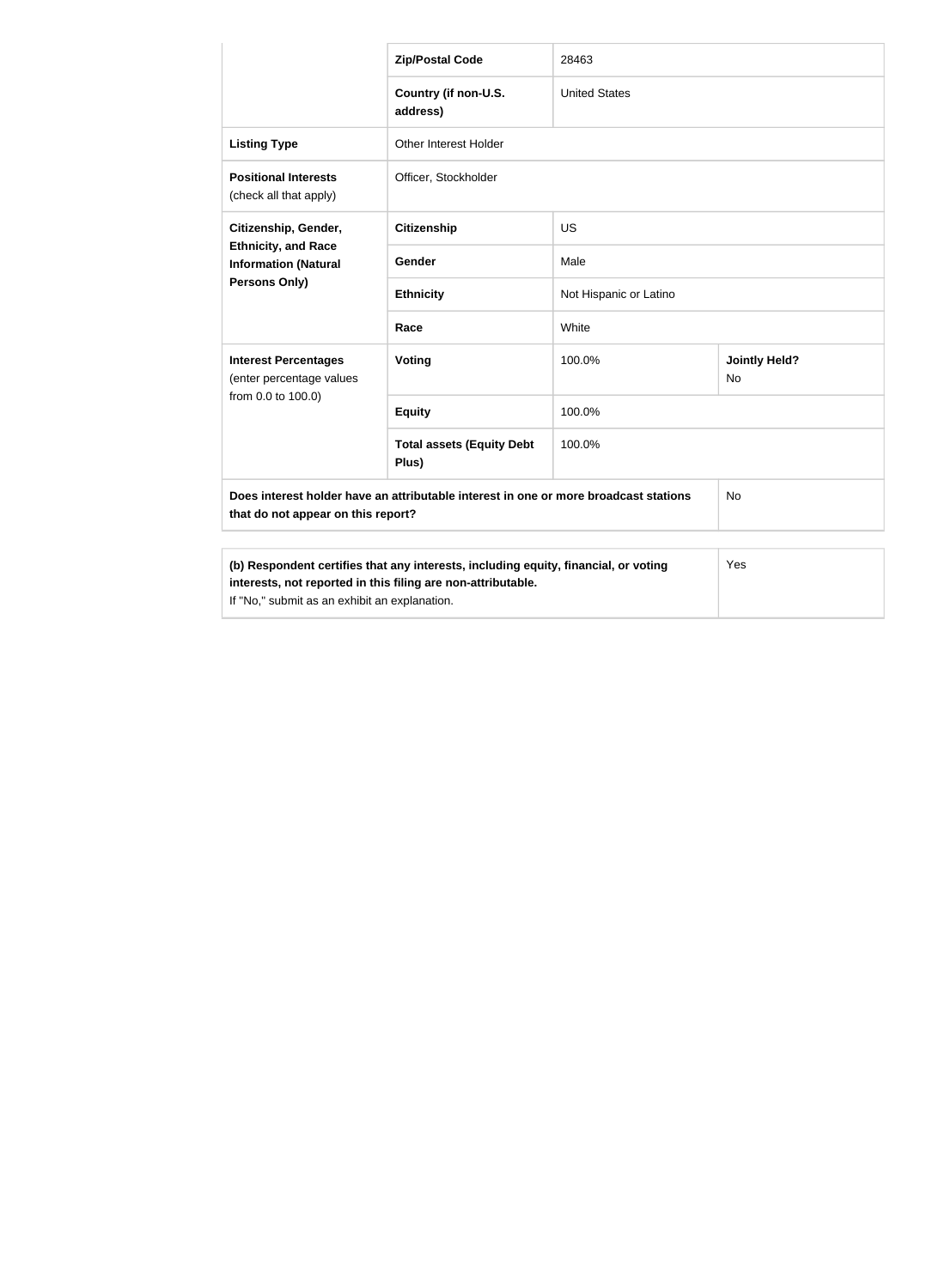

**(d) Are any of the individuals listed as an attributable interest holder in the Respondent married to each other or related to each other as parentchild or as siblings?** Yes

If "Yes," provide the following information for each such the relationship.

| <b>Fallilly Relationships</b> |            |             |                 |
|-------------------------------|------------|-------------|-----------------|
| <b>FRN</b>                    | 0021933031 | <b>Name</b> | Marty E Sellers |
| <b>FRN</b>                    | 0021933064 | <b>Name</b> | Julie L Sellers |
| Relationship                  | Spouses    |             |                 |

#### **Family Relationships**

| (e) Is Respondent seeking an attribution exemption for any officer or director with<br>duties wholly unrelated to the Licensee(s)?                                                                  | No. |
|-----------------------------------------------------------------------------------------------------------------------------------------------------------------------------------------------------|-----|
| If "Yes," complete the information in the required fields and submit an Exhibit fully describing<br>that individual's duties and responsibilities, and explaining why that individual should not be |     |
| attributed an interest.                                                                                                                                                                             |     |

Attach a flowchart or similar document showing the Licensee's vertical ownership structure including the Licensee and all entities that have attributable interests in the Licensee. Licensees with a single parent entity may provide a brief explanatory textual Exhibit in lieu of a flowchart or similar document. Licensees without parent entities should so indicate in a textual Exhibit.

**Non-Licensee Respondents should select "N/A" in response to this question.**